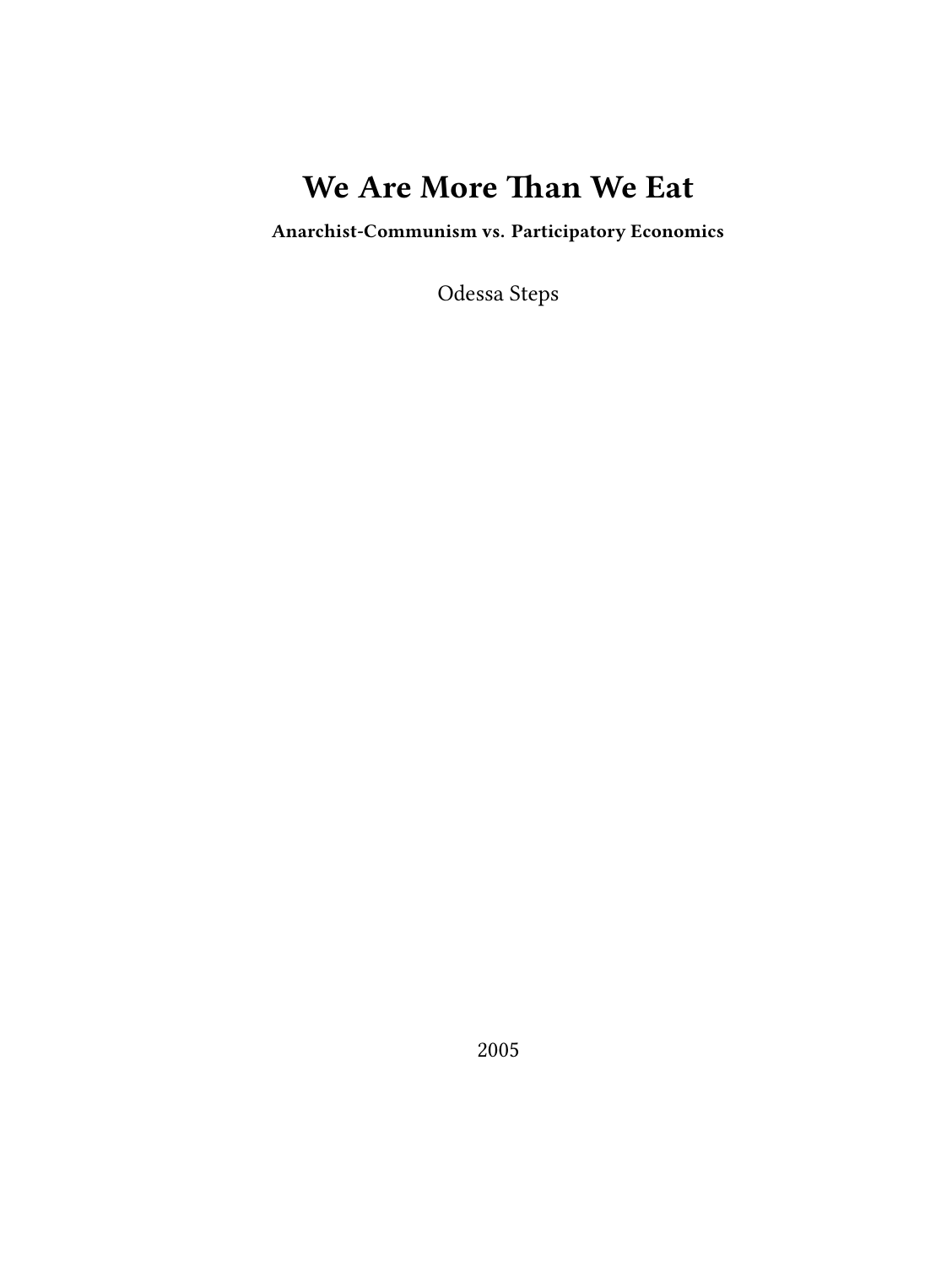# **Contents**

| 1. Could a system of exchange relations like parecon ever prevent the re-emergence of |     |
|---------------------------------------------------------------------------------------|-----|
|                                                                                       | - 3 |
| 2. Could parecon operate without controlling institutions and/or governments?         | -3  |
|                                                                                       |     |
| 4. How would parecon prevent the emergence of groups and classes with divergent       |     |
|                                                                                       |     |
|                                                                                       |     |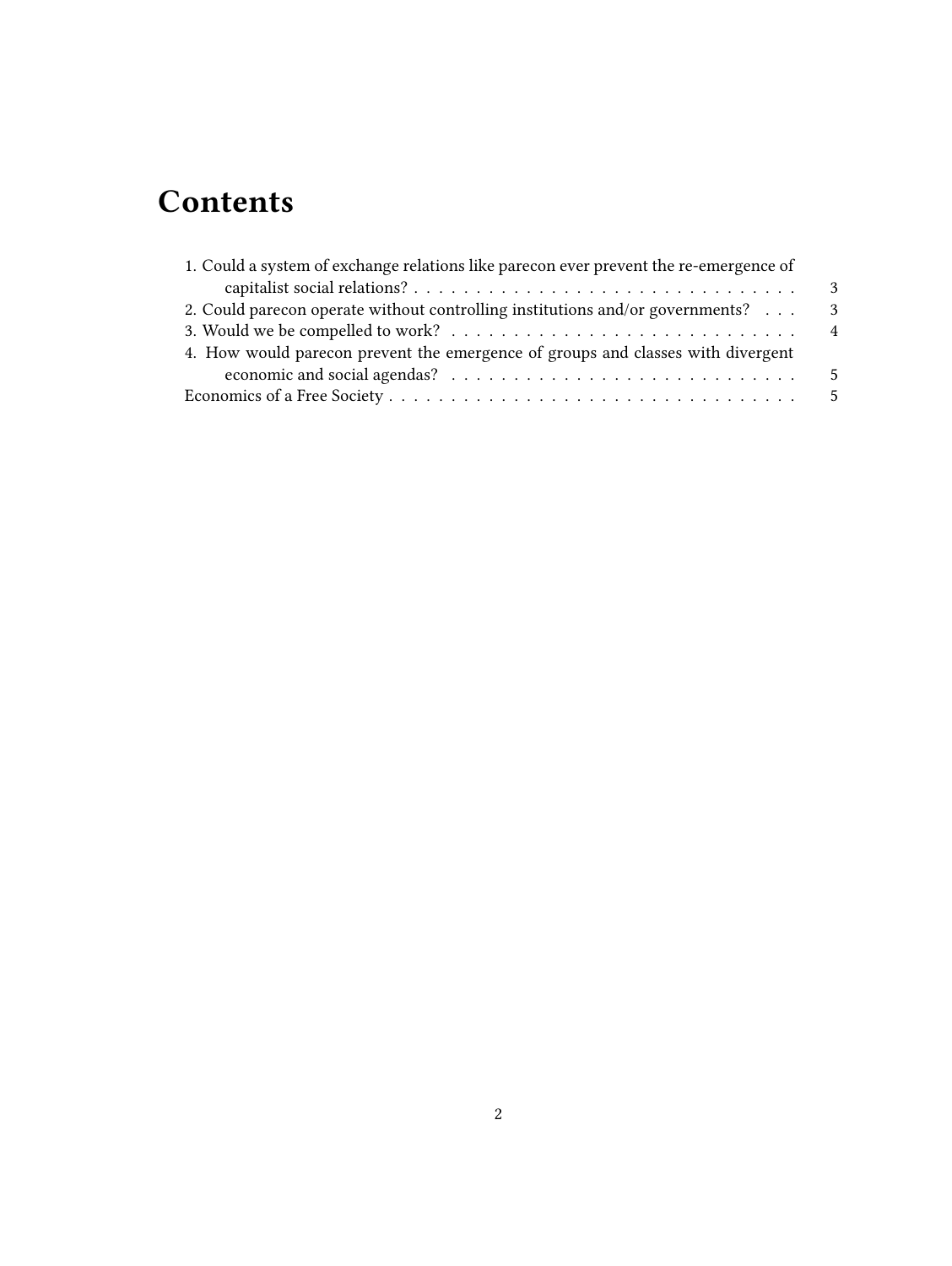In my critique of parecon, The Sad Conceit of Participatory Economics (NEA #8),I posed four questions for parecon. Tom Wetzel in his reply, Debating Economic Vision for a Society without Classes (NEA #9), has managed to answer none of them satisfactorily while taking a fairly hamfisted swipe at anarcho-communist economics in return. So what are these questions?

### <span id="page-2-0"></span>**1. Could a system of exchange relations like parecon ever prevent the re-emergence of capitalist social relations?**

I argued that the parecon system could not prevent people working harder or longer, earning more consumption shares, delaying consumption in order to build up "capital" and then using this capital to subvert the parecon system in their own interests. All the texts on parecon suggest that there would be laws and regulations to prevent it, that the "system" would simply not provide inputs (money, machinery and supplies) to proto-capitalists. But isn't this a centrally-planned and controlled economy?

Compare this with anarchist-communism. Tom asked, "If someone wants to employ wage slaves, can they do so?" Within anarchist-communism there is no money and no private property. You could "commandeer" an abandoned factory, persuade producer federations to supply you machinery and materials and advertise for people to work in the factory. But they do so only because they want to and see value in "your" project not because you have money to persuade them to do it: because there is no money. Things might be produced but who would you sell them to? There is no money. And what is to stop people simply turning up at your factory and taking what they want: there is no property. And if the workers decide to "collectivize" the factory and get rid of the boss (you), you couldn't stop them, either by moral or physical force. You focus on the economics of it all; we focus on power and its abolition as the basis of relationships between human beings.

We will have to change the economic basis of the revolutionary society, Tom and I agree on that. But the idea of exchanging one set of masters (the bosses) for another (the IFBs parecon proposes) while risking the re-emergence of a new capitalist class is simply grotesque. Some libertarian socialists have advocated central planning, as Tom says, but not anarchist-communists and not the Anarchist Federation. We're beyond trying to control an essentially market-based, capitalist economy with sticking plaster solutions as parecon does, or as worker's democracy promises to do.

### <span id="page-2-1"></span>**2. Could parecon operate without controlling institutions and/or governments?**

Tom answered this question for me when he said society must "have a means of setting basic rules and of enforcing those rules." Parecon society is, therefore, an artificial construct containing and constraining people rather than voluntary and organic relationships between human beings.

When asked about government, pareconomists get a bit shifty and vague. Their basic line is that governments primarily exist to correct the deficiencies of the market system and since parecon is perfect what need for a state? They also say that political decisions would be decided on a participatory basis. But how? Essentially pareconomists mean that a democratic majority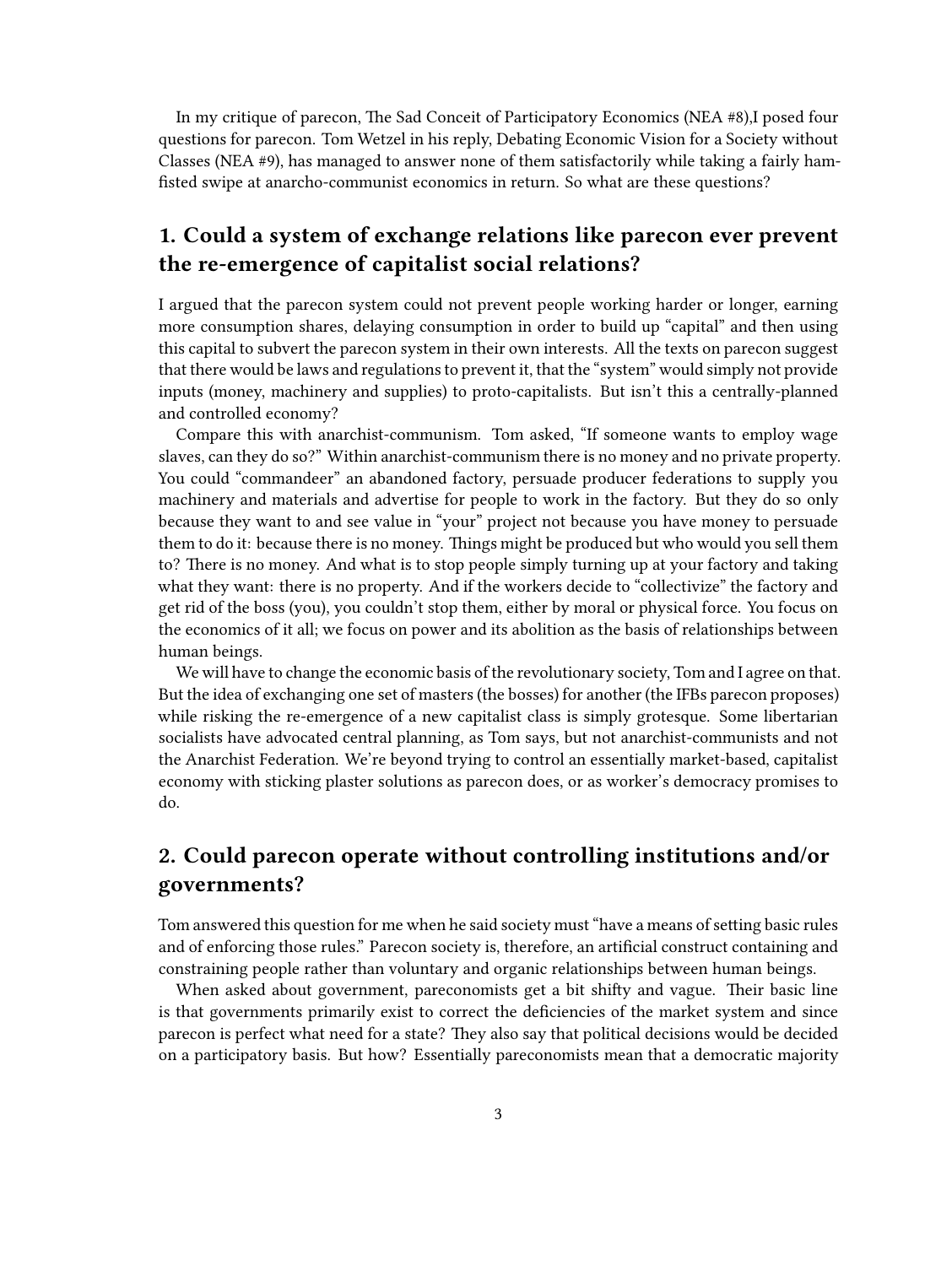would have the right to dictate to a minority and will have the means to enforce their decisions through the operation of controlling economic and social institutions.

For instance, in dealing with the question of black markets and re-emerging capitalist economies, pareconomists say: "…society might make non-planning transfers illegal…" Who is passing these laws except governments, bureaucracies or democratic majorities? Pareconomists also accept that parecon society will have the right to prosecute people breaking its economic [iron] laws; how, except with police, lawyers, fines, courts, judges and prisons? They also say "…the economy will not allot resources to a [capitalist] production unit…" How, unless the producer federations and IFBs close ranks against upstart [dissident?] entrepreneurs. And isn't this a power relationship?

#### <span id="page-3-0"></span>**3. Would we be compelled to work?**

The problem with parecon is that it requires people to work. If you don't want to work or want to work in ways society finds "unproductive" or assigns a low value to, you will be poor all your life or starve. Tom's use of the example of a poet on a desert island was very revealing. Parecon rewards people partly for "effort": but who decides its value? Might parecon decide that one hour of easy art might need to be "balanced" by two hours of hard ditch-digging? And who do I appeal to if I disagree? Someone, somewhere is going to decide the "value" of your effort and a global parecon society will have no space for people who take a different view. There's another side to this. Tom says that businesses cut costs to stay competitive (he's right) but misses the point that people have their own interests as well. Suppose a group of workers in a self-managing factory were to reorganize how they work on a more efficient basis, reducing input shares and tightening their workload? Since parecon rewards us for our effort, the instant response of the IFBs would be to cut our wages or demand that we balance our jobs by taking some other, shittier work as well.

Tom believes that we should think about (and base our society) on what is "the best use of our time for satisfying the needs and desires of people." Work must be personally fulfilling but its primary value is not to satisfy the needs and desires of [other] people. Society should exist to satisfy our needs and desires, not the other way around. Because human beings are both individual and social, we will decide to be "useful" because it fulfills our needs (to cooperate, to socialize or have solidarity with, to interact with other human beings in positive ways).

Suppose instead of trying to create equal jobs and start from the assumption that people are (socially) equal. And suppose work was voluntary so that no one could be "confined to sweeping the floors" as Tom fears (and we agree). A society based on the principles of equality and voluntary association would be far saner, spiritually harmonious, fairer and fundamentally efficient than one endlessly inventing new ways to control or channel artificially-induced instincts like the will to power or self-seeking.

Parecon is not a revolutionary proposal, nor even one of the (economic) building blocks of a revolutionary movement. It is reformist. It accepts certain things as given and certain solutions as necessary. If humans need to have rules imposed upon them, to be governed, then so be it says parecon. Parecon is about human beings as they are and trying to control and regulate their behavior. Anarchist-communism is about humanity as it is becoming, who will agree to the terms upon which we live together as free and equal individuals.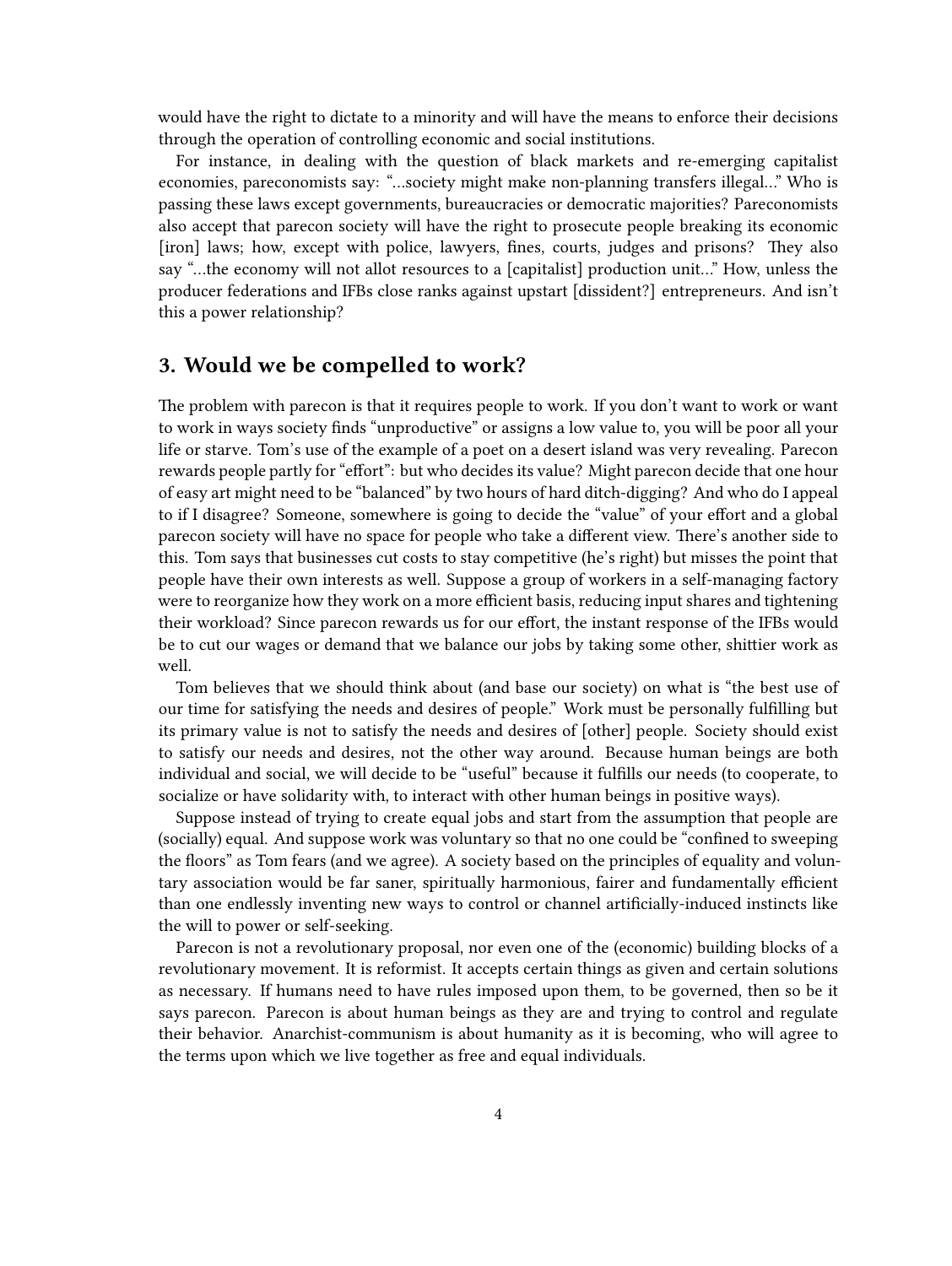#### <span id="page-4-0"></span>**4. How would parecon prevent the emergence of groups and classes with divergent economic and social agendas?**

Interestingly, Tom alluded to this in his reply when he said "The liberation of the working class requires not only a new economic order [parecon] but also a new political order through which we are empowered to defend our social order." Defend against who? Contending social classes or organizations? And how? Through adversarial political parties?

Tom uses the example of the Spanish Civil War to try to discredit anarchist- communist ideas about "politics." But he draws quite the wrong conclusions. The Spanish Revolution failed because the CNT and its allies couldn't dismantle the economic means by which the working class are politically controlled and exploited: not just the government but also the banks and lending houses, the wages and contracts system, taxation, property laws and so on. They failed because while anarchists had a very profound understanding of politics and power, they did not have the opportunity or will to extend anarchist-communist economics and social realities throughout Spain.

Tom's reply does not touch on the question of re-emergent trade unions and political parties, mutual and self-interested associations demanding more for their members. Yet even in his own formulations he accepts that people could give part of their consumption shares to the party of their choice or sell subversive literature to those who want to buy it. Parecon imagines a utopia where everyone has so much they will remain forever immune from the siren song of wanting more or clarion calls against injstice.

Parecon imagines a "society" of billions of individualistic worker-consumers who won't care about inequities or issues so long as they are getting their fare share. Because our share of overall consumption rises and falls through the job-balancing process according to circumstances we largely have no control over, there are bound to be occasions when people will feel underrewarded or over-exploited. Over us all stand the IFBs. The "coordinating" function is actually a control function. The IFBs must extract surplus value from work [taxation] in order to fund non-productive, public activities (firefighters, ambulance drivers, etc.). Suppose one group of workers thought the IFBs had become bloated, cost too much to operate? Their worker and consumer councils might pass resolutions demanding more pay or less taxation but either the IFBs would need to refuse their demands or accede, requiring other workers and communities to earn a little less or pay a little more.

#### <span id="page-4-1"></span>**Economics of a Free Society**

So how would society and its economy be organized on the basis of anarchist communism? What are the main issues affecting it? Assuming the abolition of money, wages, wage slavery, jobs, banks, lending houses, taxation and the like, the chief issues are: (a) organizing work, particularly equitably, (b) efficient planning and coordination, (c) equitable sharing of goods produced, (d) avoiding waste and disutility.

Equitable Work: Firstly, the definition of "work" will fundamentally change. The difference between what we call work, jobs, toil, chores, play, hobbies, and the like — the full range of human activity — will dissolve. What remains will be things we choose to do. Now some of those things will be "necessary," "socially useful," "productive" in social terms but primarily important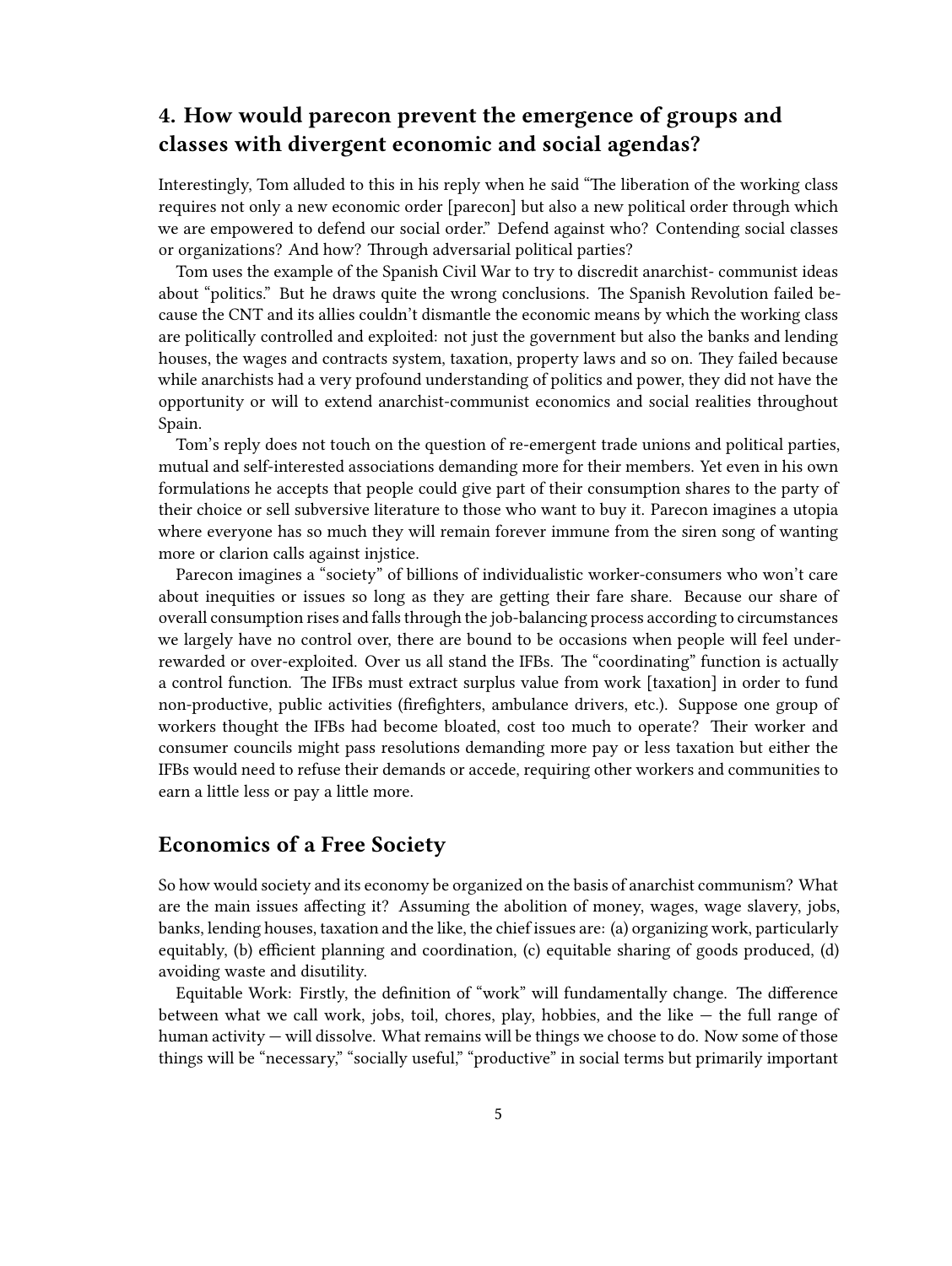because we choose to do them. Other things are what people like Tom regard as shirking (poetry, for instance) or things we can't have until we've earned them (leisure). But poetry and play and leisure and art and hobbies are as socially useful as anything else. How many of us feel good about our life and our work after a weekend of hiking in the mountains, watching the game or fixing up an old Chevy? And by decentralizing activity and production to the local level, there will be facilities for us to be productive in our leisure time, making jewelry, teaching poetry, painting urban murals, digging the communal gardens or whatever.

Of course Tom's fear is the socially corrosive effect of shirking, the "free riders" who contribute nothing to society. If you accept that work must always be involuntary, boring or unfulfilling then you are right to fear that many millions of people will avoid it like the plague. But most work is cooperative and social. If we democratize work as well as society, and if we choose the work we do and when we do it, if we chose only to do fulfilling or interesting work (fulfilling and interesting to us, not everyone is the same), then how many "shirkers" would there be?

Tom's example of a poet amongst shipwrecked sailors presupposes a society that is unstable, facing crisis everyday, without reserves or margins to sustain it. But what about a stable, self-sustaining society of abundance (or at least post-scarcity), where we have used knowledge wisely, applied technology sensibly, created millions of largely self-sufficient diverse communities, where everyone has enough? What then?

The revolution will be a moral revolution, a fundamental evolution within humanity towards ethical living. Members of the free society will be both individual and communal, who do things that are both personal and social, who please themselves and co-operate because it is these billions of actions in sum and entirely voluntary that make up everything society is. People look hard for anarchist-communism's "economic system" and fail to find it because they are looking in the wrong place. The mistake they make is to assume that because they can't see it (it's inside all of us) it doesn't exist and therefore something (in this case parecon) must be invented and imposed upon us.

Planning and Coordination: One of the biggest things the free society will produce and one of the biggest "loads" on the system would be information. Information in the mass would flow to those places where people are making decisions (personal and social) about work, supply, demand, distribution and so on. All tasks that needed doing or were being proposed would be advertised in some way: on noticeboards, newspapers, and the internet, by posters saying "heal wanted" or at our local "labor exchange." We would apply for the job in the same way, meeting the workers doing it already and talking about the skills required, horus to be worked and so on. If we got the job, then some local and central information bank is told that and the "adverts" are cancelled. The same applies to goods. Now this will be a process of coordination, distribution, allocation and so on that is organized entirely horizontally, through rational processes and decisions. It will be a cybernetic system of "interrogative" ("does anyone want to work here?") and "response" ("we have surplus wheat") with a lot of coordination being done bilaterally but with information about decisions and allocations passed on to the places recording and processing information and people managing this information.

At this point opponents say "Aha! Here is the making of a privileged and powerful bureaucracy. These places where information is processed are places of power and control." But as I have said, most decisions are taken locally and bilaterally, without anyone having the power to say yes or no to them. Most decisions about production and distribution in even our world get taken like this: It's just that government demands the right to vote, legalize and control those decisions. But we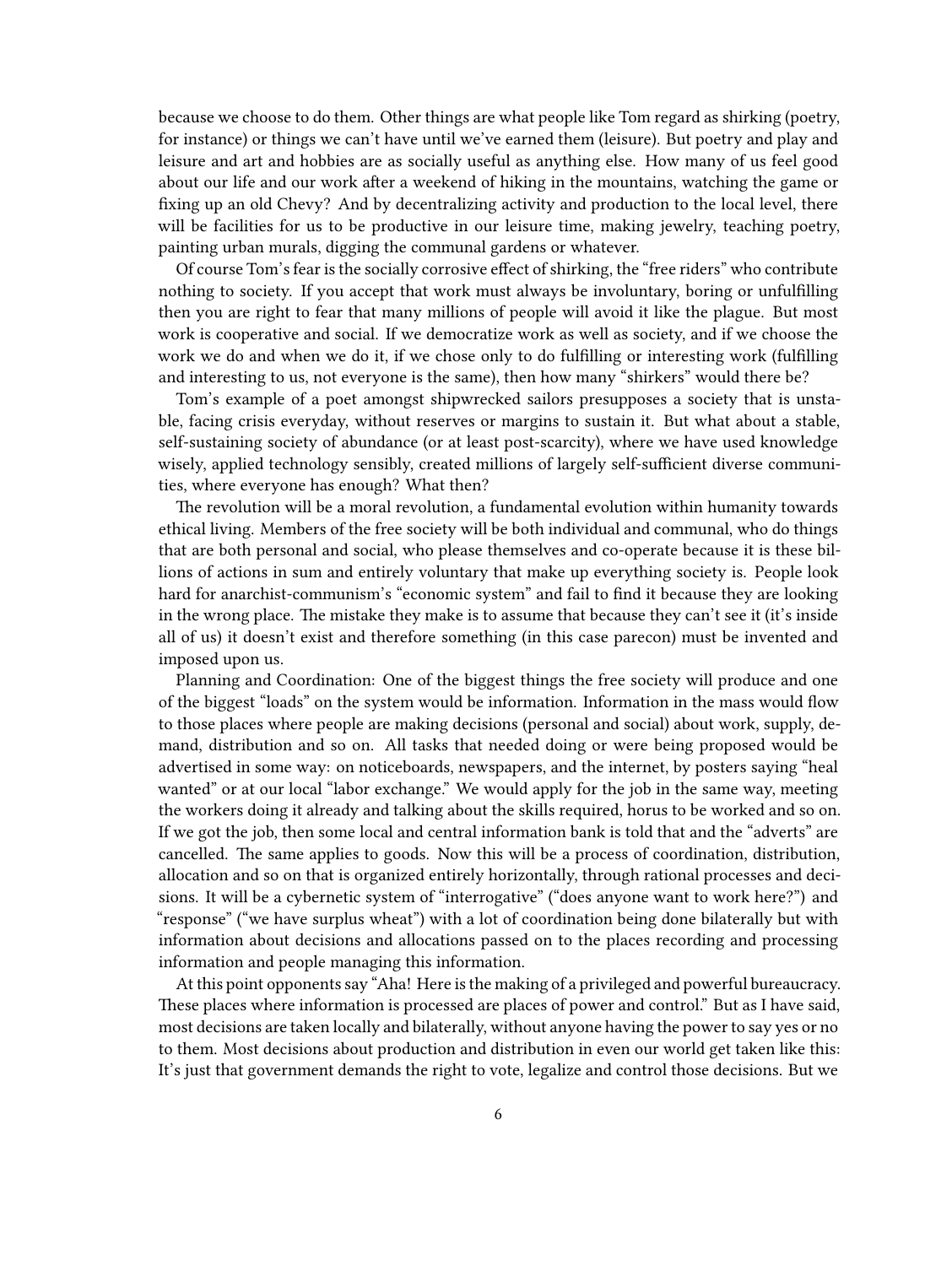would also suggest that the problem could be overcome by us all agreeing that no one could work in this area for more than three years, one year as a candidate, one year as a coordinator, a final year as a mentor to new workers then out, permanently. And the cooperatives and syndicates managing coordination would be open be open for any to attend and that they have lay members chosen by lot from people volunteering and that all their decisions are publicly available for anyone to see or challenge. What then?

The Problem of Allocation: The main problems are inequitable allocation (of work and goods) and the dangers of bureaucracies misusing their power to allocate to control people. But as I said above, in a decentralized society of largely self-sufficient communities the amount of "allocation" as opposed to self-managed sharing and distribution would be small and the danger slight. We would manage allocation, making ethical decisions about who gets what. If our wheat growing community receives two requests for grain, one from a community facing famine and the other from a community that needs fine flour to make cakes for its annual festival, what do we do? As long as we act ethically, (and without fear of social stigma or the incentive of money, what else is there?), who would challenge us? But if we chose to send it to the festival and the local distribution federation diverted our grain to the famine-threatened region, we would have no recourse against them. The grain is not ours and we cannot impose our decisions on others; they are ethical beings too.

The difference between parecon and anarchist-communism is that our relations are not mediated by bureaucratic institutions (the IFBs), they are personal, immediate, and direct — with each other. That is how things will be allocated, by millions of ethical decisions made everyday by billions of people. The health of society would be measured by the extent that all of these ethical, self-managed and voluntary acts balance themselves and help meet the needs (spiritual and material) of humanity year in and year out without decree, regulation or iteration. Anarchistcommunism is a social revolution in which the true nature of humanity is re-discovered and expresses itself through individual and collective action. Anarchist-communism is not a system but the sum total of billions of individual acts occuring every day, acts stemming from the socialorganic conscience of the billions of people who do them. It exists nowhere but in the minds of people and the cooperation between them.

Waste and Disutility: One of the most highly "engineered" parts of society will be the flow and control of information, precisely to avoid problems from over- and under-allocation, waste, shortages and so on. In our society business builds waste and mismanagement into its cost structures and passes it on. This will not be true of the free society of tomorrow. Decentralized, selfsufficient communities will simply not tolerate waste. And intelligent information, intelligently used will control disutility.

But this notion of waste and disutility also needs to be challenged. I'm sure that when Tom talks of waste he is thinking of food rotting in warehouses because trains haven't been sent to pick it up. And when he speaks of disutility he is speaking both of factories only producing left shoes or too many poets and not enough coal-mining. And yes, this could happen. We think that in an ethical society built around notions of self-sufficiency, cooperation and equity such events would be occasional and manageable. In our society of profits and costs, food rots because it is cheaper to let it rot than to hire extra trains to transport it, pay overtime to people to load it or have unused barges in nearby harbors to carry it. But in the free society, people might stop doing some things in order to help with the loading, divert trains or recommission them for service, have planned for emergencies and have spare barges nearby. If society anticipates these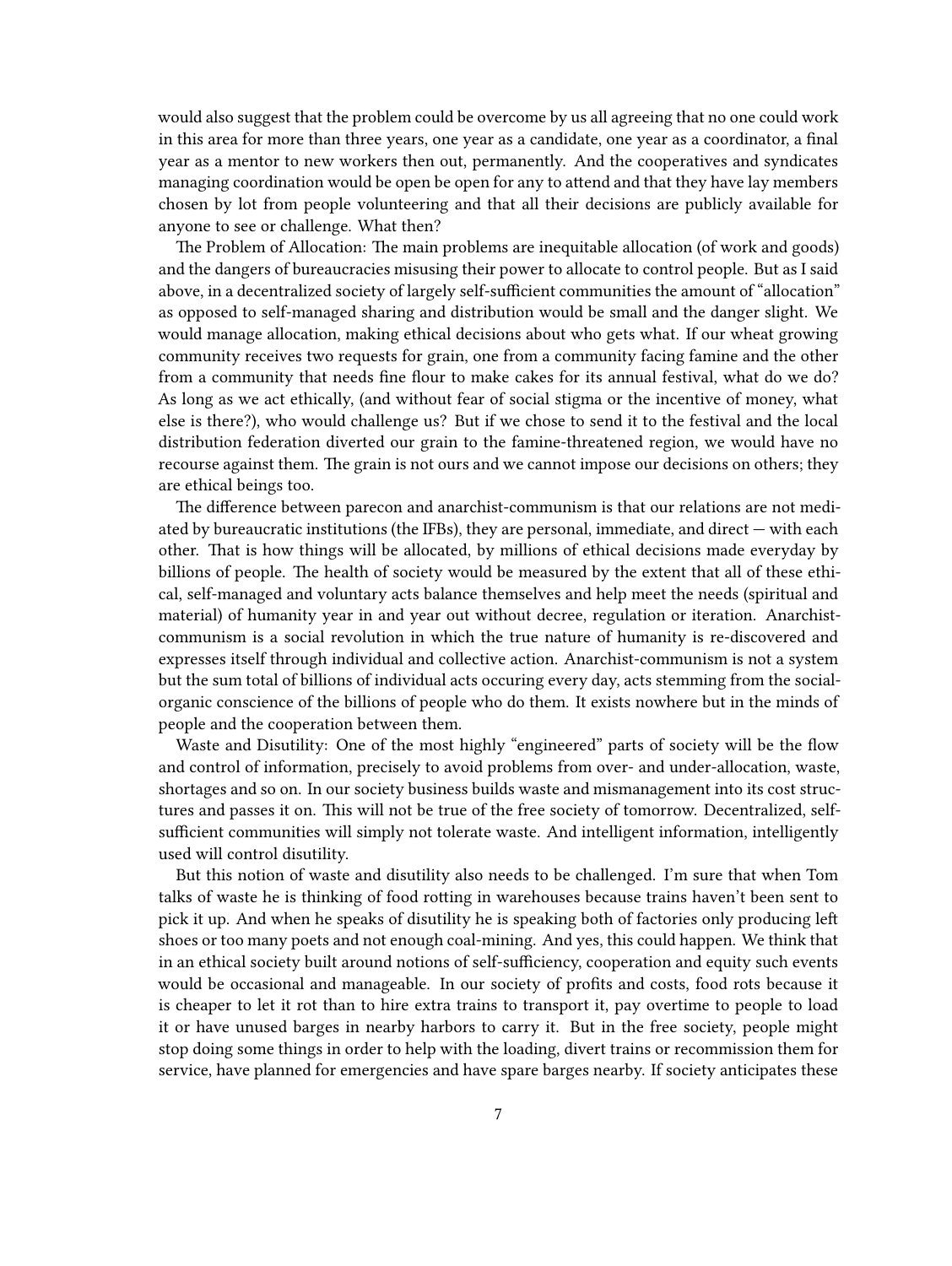problems, is responsive to need, is flexible, has spare capacity to meet the need and learns from the crisis so it doesn't happen next time, then it is a healthy, self-susistaining and stable society that will survive and grow.

Parecon does provide an alternative to hierarchical and exploitative relations within a capitalist society but it does not provide either the means to overthrow that society or the basis of universal freedom in the future. It is, sadly, like all the other reformist proposals of well-meaning thinkers of the last century. The only thing that has been added is that parecon is designed to manage the urge for instant gratification that capitalism has planted deep within all of us. Anarchist communism rejects this notion utterly. We do need forms of self-management and organization that challenge capitalism and the state, directly and indirectly. But if the parecon revolution did occur, we would quickly find ourselves back in the coils of capitalism through the means of money, property and law, which parecon does not propose to abolish.